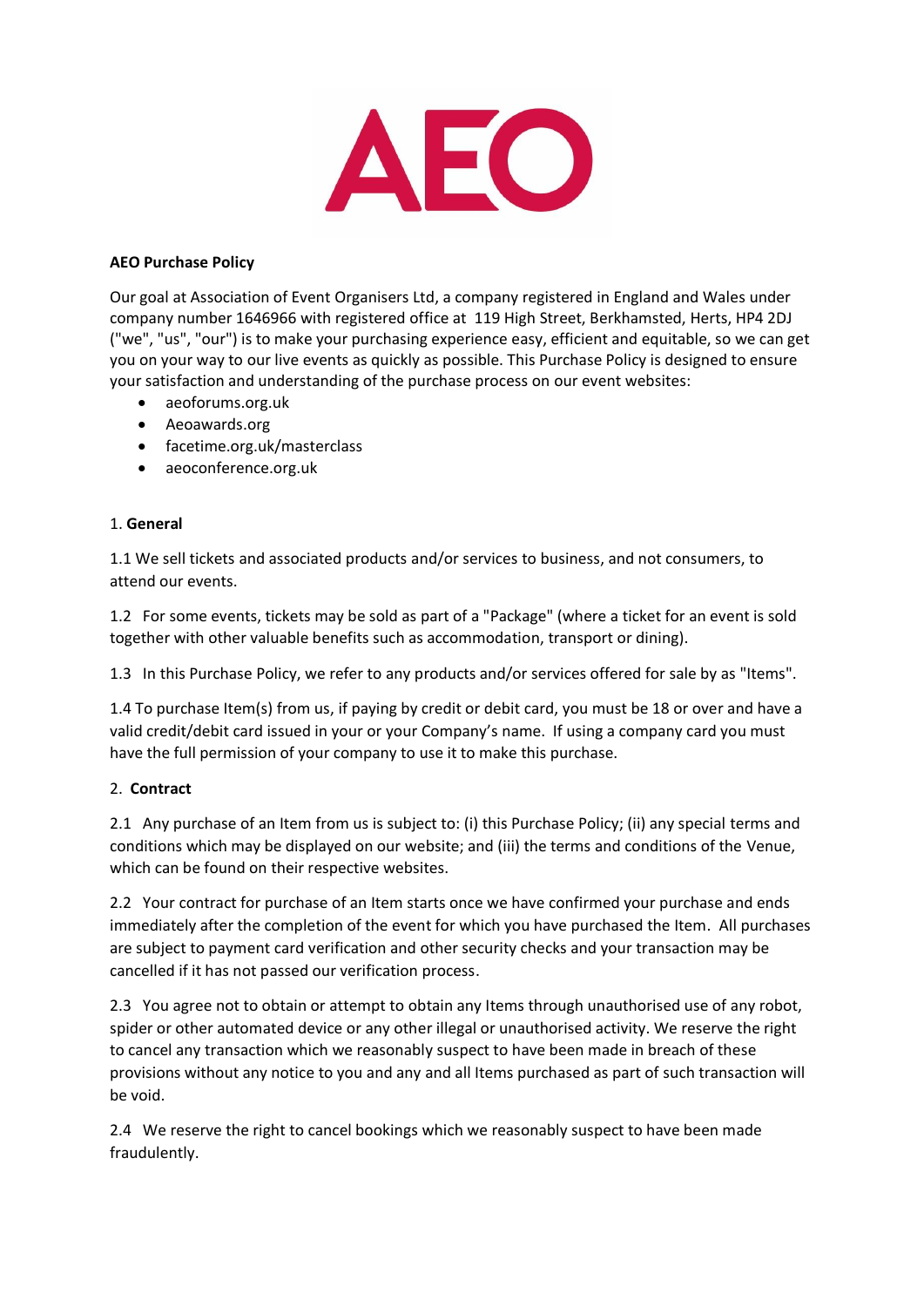# 3. **Prices and fees**

3.1 Whilst we try to ensure that all prices on our website are accurate, errors may occur. If we discover an error in the price of any Item you have ordered, we will inform you as soon as possible and give you the option of reconfirming your order at the correct price (and credit or debit your account as applicable) or cancelling your order. If we are unable to contact you, you agree that we may treat the order as cancelled. If you choose to cancel after you have already paid the incorrect price, you will receive a full refund from us.

# 4. **Cancellations and substitutions**

4.1 If you have purchased a ticket or a Package, you are not entitled to cancel your purchase. Please note no refunds are available for table and group bookings or individual places. With a paid for, (rather than a rebate) ticket, should individual guests in your group be unable to attend, we would welcome a substitute guest attending in their place. Similarly, substitutions can be made for individual paid for (rather than a rebate) ticket, at no extra charge. Please notify us by email at info@aeo.org.uk of both the registered guest and the replacement guest.

4.2 We shall not be liable to you for travel, accommodation or other costs if we are required to cancel the Event as a result of an event outside our control (including, without limitation, to acts of God, floods, lightning, storm, fire, explosion, war, military operations, acts of terrorism or threats of any such acts, any strike action, lock-outs or other industrial action and a pandemic, epidemic or other widespread illness).

# 5. **Delivery**

5.1 We aim to dispatch tickets as soon as possible, in most cases by issuing an eTicket which can be printed before an event (or on arrival). In other instances, we issue a hard copy ticket, and are not able to specify the exact dates of dispatch, as the arrangements for dispatch depend on when we are in possession of the ticket stock used for a particular event

5.2 Please allow as much time as possible for your tickets to arrive. If your tickets have not arrived five days before the event (or, if you are travelling, five days before you leave on your journey), please [contact us.](http://www.ticketmaster.co.uk/h/customer_serve.html) Please include your reference number and the name and postcode the booking is made under.

5.3 If paying by credit or debit card we post tickets to the billing address of the card, unless a different address is stipulated by the purchaser. If the address in your booking does not correspond to that held by your card company, this may invalidate your payment and your tickets may be cancelled.

5.4 We reserve the right to make tickets available for collection by you at the venue. We will notify you by telephone or email of the arrangements for collection (using the details provided by you at the time of ordering) if this becomes necessary. You may be required to provide your booking confirmation email and your photo ID to collect tickets.

5.5 If you have any queries or complaints regarding the delivery and the quality of the item's products and/or services, please contact us directly. For contact details, please refer to the booking confirmation email.

# 6. **Tickets**

6.1 Any ticket you purchase from us remains the property of Association of Event Organisers Ltd and is a personal revocable licence which may be withdrawn and admission refused at any time. If this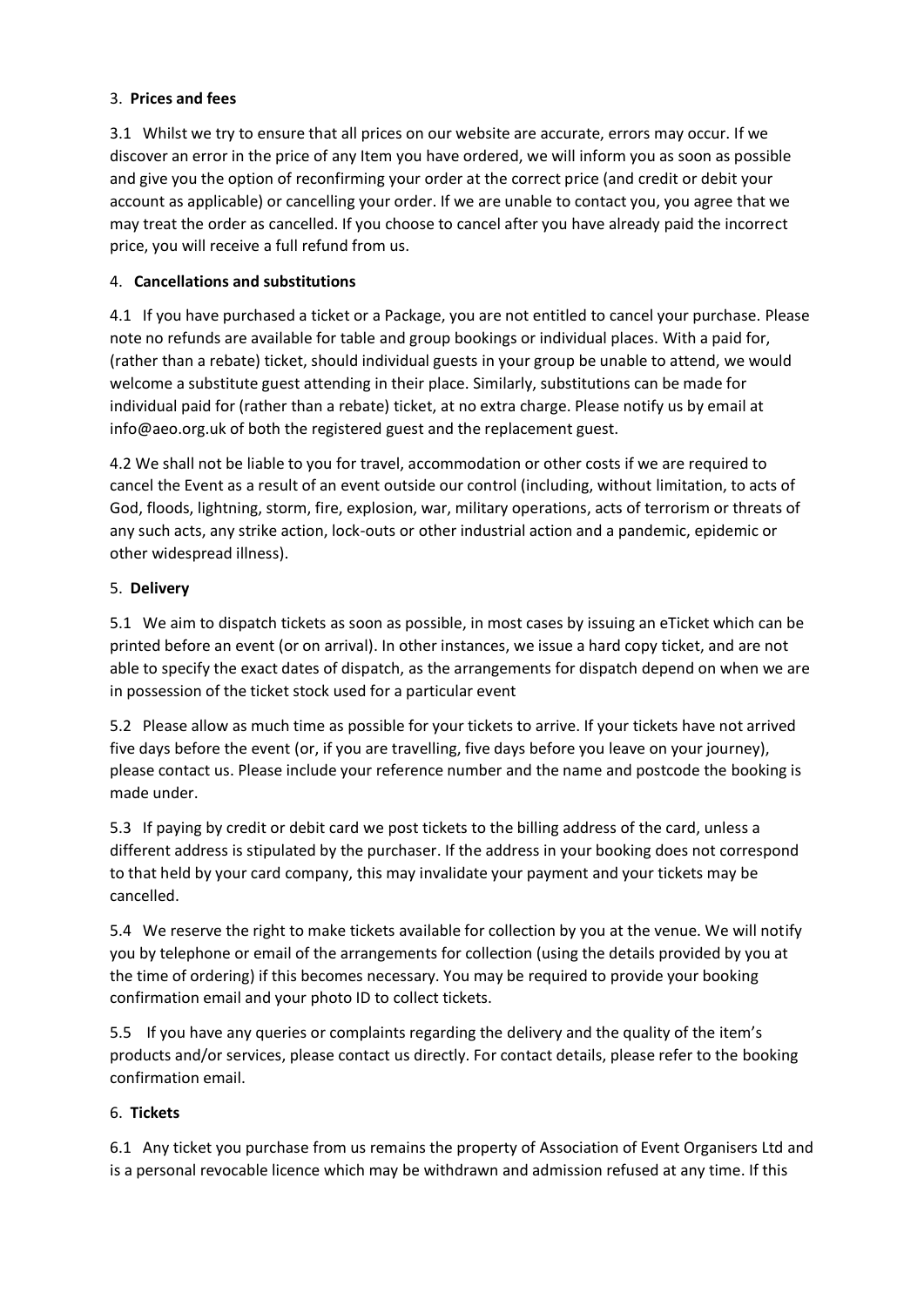occurs, you will be refunded the sale price of the ticket which has been withdrawn or for which access was refused.

6.2 We are unable to issue replacement tickets for any lost, stolen, damaged or destroyed tickets. For example for non-seated events, allowing a possibility of both the original and replacement tickets being used, may compromise the licensed capacity of the venue.

6.3 When you receive your tickets, please keep them in a safe place. We will not be responsible for any tickets that are lost or stolen. Please note that direct sunlight or heat can sometimes damage tickets.

6.4 It is your responsibility to check your tickets; mistakes cannot always be rectified.

6.5 You have a right only to a seat of a value corresponding to that stated on your ticket. We or the reserve the right to provide alternative seats (whether before or during the event) to those initially allocated to you or specified on the tickets.

## **Restrictions**

6.6 Tickets may be sold subject to certain restrictions on entry or use, such as restricted, obstructed or side view or a minimum age for entry. Any such restriction shall be displayed on our website or otherwise notified to you before or at the time you book the tickets. It is your responsibility to ensure that you read all notifications displayed on our website.

6.7 You may not resell or transfer your tickets if prohibited by law. Any resale or transfer (or attempted resale or transfer) of a ticket in breach of the applicable law is grounds for seizure or cancellation of that ticket without refund or other compensation.

6.8 A ticket shall not be used for advertising, promotions, contests or sweepstakes, unless formal written permission is given by us, provided that even if such consent is obtained, use of our trademarks and other intellectual property is subject to our prior consent.

#### 7. **Event**

7.1 It is your responsibility to ascertain whether an event has been cancelled and the date and time of any rearranged event. If an event is cancelled or rescheduled, we will use reasonable endeavours to notify you of the cancellation.

7.2 Please note that advertised start times of events are subject to change.

7.3 Tickets are sold subject to the Association of Event Organiser Ltd.'s right to alter or vary the programme due to events or circumstances beyond its reasonable control without being obliged to refund monies or exchange tickets, unless such change is a material alteration as described in paragraph 8.4, in which case the provisions of this paragraph shall apply.

#### 8. **Refunds**

8.1 Exceptionally, events are cancelled, rescheduled or materially altered by the team, performer or Event Partner for a variety of reasons.

8.2 **Cancellation:** If an event is cancelled (and not rescheduled), you will be offered a refund of the sale price of your ticket(s). If an event takes place over several days and one or more day(s) is/are cancelled (but not all the days constituting the event), a partial refund only may be payable corresponding to the day(s) cancelled.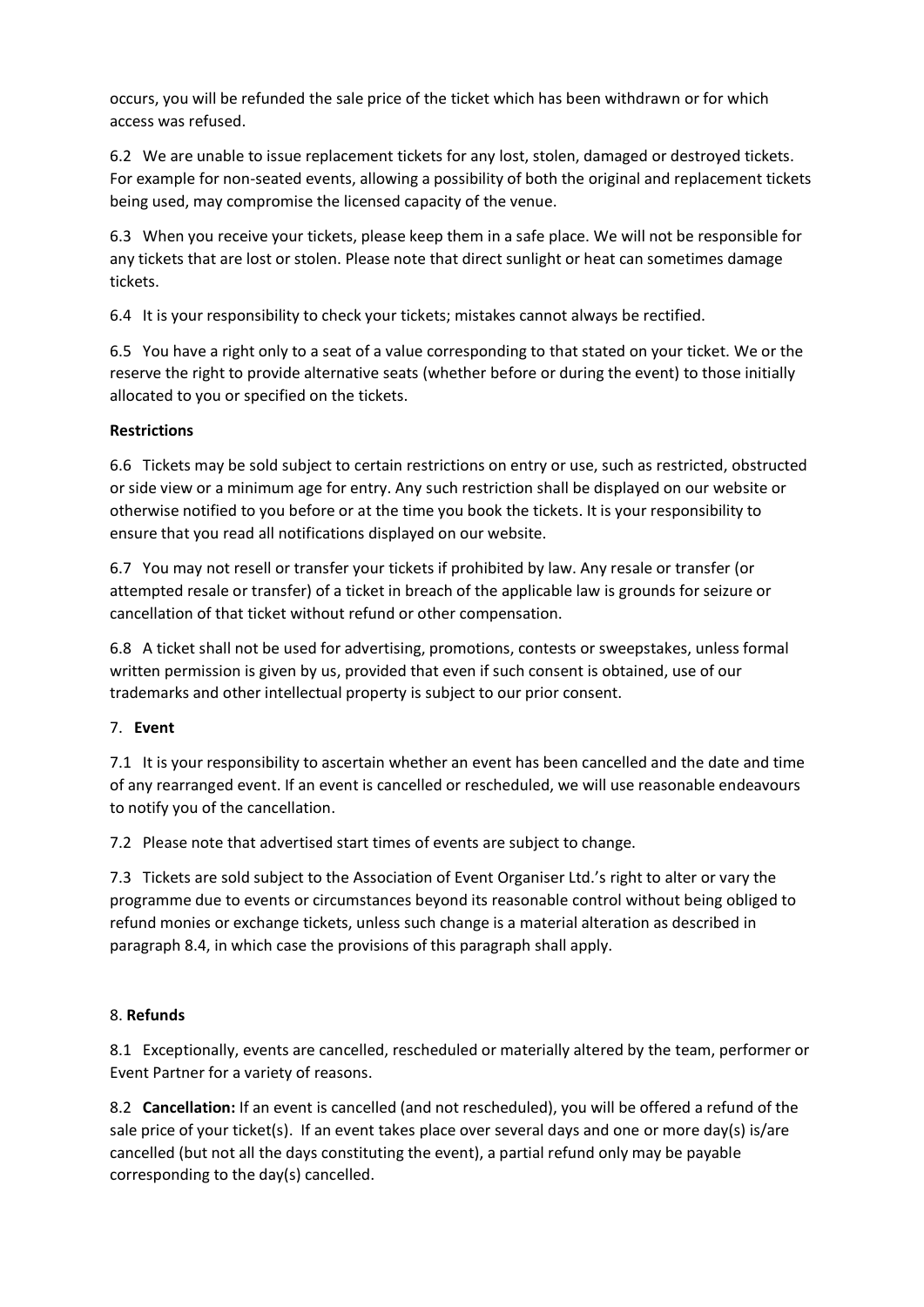8.3 **Rescheduling:** Unless indicated otherwise in relation to a particular event, if an event is rescheduled, you will be offered seats at any rescheduled event (subject to availability) of a value corresponding with your original tickets. If you are unable to attend the rescheduled event, you will be offered a refund of the sale price of your ticket(s). You must inform us within the time specified by us if you are unable to attend the rescheduled event, otherwise we may reconfirm your booking for the rescheduled date and you will not be entitled to claim a refund.

8.4 **Material alteration:** If an event is materially altered, you will be offered an option to either reconfirm your order for the altered event or to claim a refund (of the sale price of your ticket(s), within such time as specified by us. Failure to inform us of your decision may result in your order being reconfirmed for the altered event and you will not be entitled to claim a refund. A 'material alteration' is a change which, in our reasonable opinion, makes the Event materially different to the Event that purchasers of tickets, taken generally, could reasonably expect. The use of substitute speakers or presenters, and/or any changes of: (i) any supporting act; (ii) members of a band; and/or (iii) the line-up of any multi-performer event (iii) altering the content or timing shall not be a material alteration.

8.5 To claim your refund, please apply in writing to: Association of Event Organisers Ltd, 119 High Street, Berkhamsted, Herts HP4 2DJ (or to such other address as may be notified to you by us). You must enclose your unused tickets and comply with any other reasonable instructions from us. For accounting purposes your unused tickets must be received within 28 days from the date of the cancelled event.

8.6 If you have purchased from us any Item associated with an event which has been cancelled, rescheduled or materially altered (such as car parking or travel) and a refund of a ticket is due to you in accordance with this clause 8, we will also refund you the purchase price of such Item purchased from us.

8.7 We regret that, unless paragraphs 8.2, 8.3 or 8.4 apply, tickets cannot be exchanged or refunded after purchase.

# 9. **Liability**

9.1 Personal arrangements including travel, accommodation or hospitality relating to the Event which have been arranged by you are at your own risk. We shall not be liable to you for any loss of enjoyment or wasted expenditure.

9.2 Unless otherwise stated in this clause 9, our liability to you in connection with the event (including, but not limited to, for any cancellation, rescheduling or material change to the programme of the event) and the Item you have purchased shall be limited to the price paid by you for the Item.

9.3 We will not be liable for any loss, injury or damage to any person (including you) or property howsoever caused including by us : (a) in any circumstances where there is no breach of a legal duty of care owed by us; (b) in circumstances where such loss or damage is not a reasonably foreseeable result of any such breach (save for death or personal injury resulting from our negligence); or (c) to the extent that any increase in any loss or damage results from breach by you of any of the terms of this Purchase Policy or your negligence.

9.4 Nothing in this Purchase Policy seeks to exclude or limit our liability for death or personal injury caused by our (as relevant) negligence, fraud or other type of liability which cannot by law be excluded or limited.